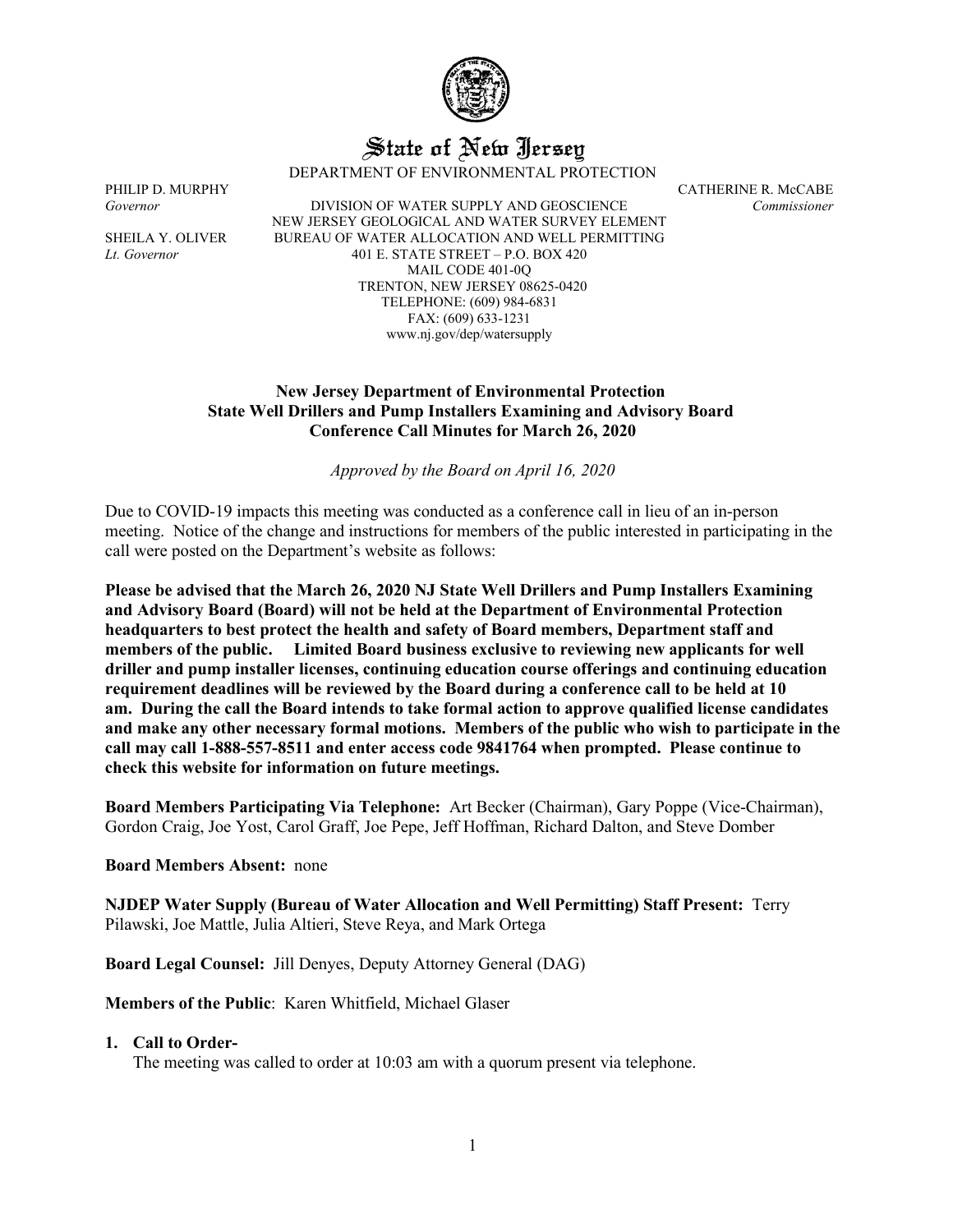# **2. Review and Certification of New License Applicants**-

Board members reviewed the applicants for eight (8) well driller and pump installer licenses: 3 Environmental Resource & Geotechnical (ERG), 3 Vertical Closed Loop Geothermal and 2 Pump Installer. A summary is provided below:

| Environmental Resource &<br>Geotechnical | Kurt Bassett         | Navarro and Weight Consulting<br>Engineers |
|------------------------------------------|----------------------|--------------------------------------------|
| Environmental Resource &<br>Geotechnical | Kristopher G. Curtis | Allstar Drilling & Probing                 |
| Environmental Resource &<br>Geotechnical | Shane Wayman         | Parratt Wolff Inc.                         |
| Pump Installer                           | Michael Glaser       | Aqua Solutions, LLC                        |
| Pump Installer                           | Philip S. Andrews    | Subsurface Technologies Inc.               |
| Vertical Closed Loop Geothermal          | <b>Glenn Eaves</b>   | Chesapeake Geosystems, Inc.                |
| Vertical Closed Loop Geothermal          | Joseph Fairbank      | Chesapeake Geosystems, Inc.                |
| Vertical Closed Loop Geothermal          | Corey McAllister     | Chesapeake Geosystems, Inc.                |

S. Reya indicated that the Department found that all listed applicants meet the experience and exam requirements for licensure based upon the criteria prescribed in the rule. He also indicated that none of the listed applicants had any outstanding violations with the Department. Michael Glaser, who is a candidate for the pump installer license who was present on the call also discussed his experience and provided additional information on his experience. Mr. Glaser departed the call at 10:12 am.

**A motion to certify all eight (8) listed applicants for licensure was made by J. Yost. The motion was seconded by G. Poppe and approved unanimously.**

# **3. Kevin Blumhagen License Reinstatement Request-**

Prior to the call, Board members were provided with a license reinstatement request letter and supporting documentation, which the Department received on March 25, 2020. The request was submitted by Mr. Blumhagen's legal counsel, Edward P. Azar, Esq. As noted in the request, the 75 day suspension of Mr. Blumhagen's NJ pump installer license ended on March 18, 2020. Board members were notified that the Department has not taken any enforcement action against Mr. Blumhagen during the time in which his license was suspended. The Department, therefore, found that he complied with the terms of the Settlement Agreement in which the Department and Mr. Blumhagen entered into in which he was to hire a NJ licensed pump installer to perform necessary oversight work during the period of his suspension.

# **Following the Board's review of the letter and documents provided, a motion to reinstate Mr. Blumhagen's pump installer license was made by G. Poppe. The motion was approved by J. Yost and approved unanimously.**

Department staff will return Mr. Blumhagen's physical license, which he previously surrendered. Additionally, they will notify counties in which he frequently works that the license has been reinstated.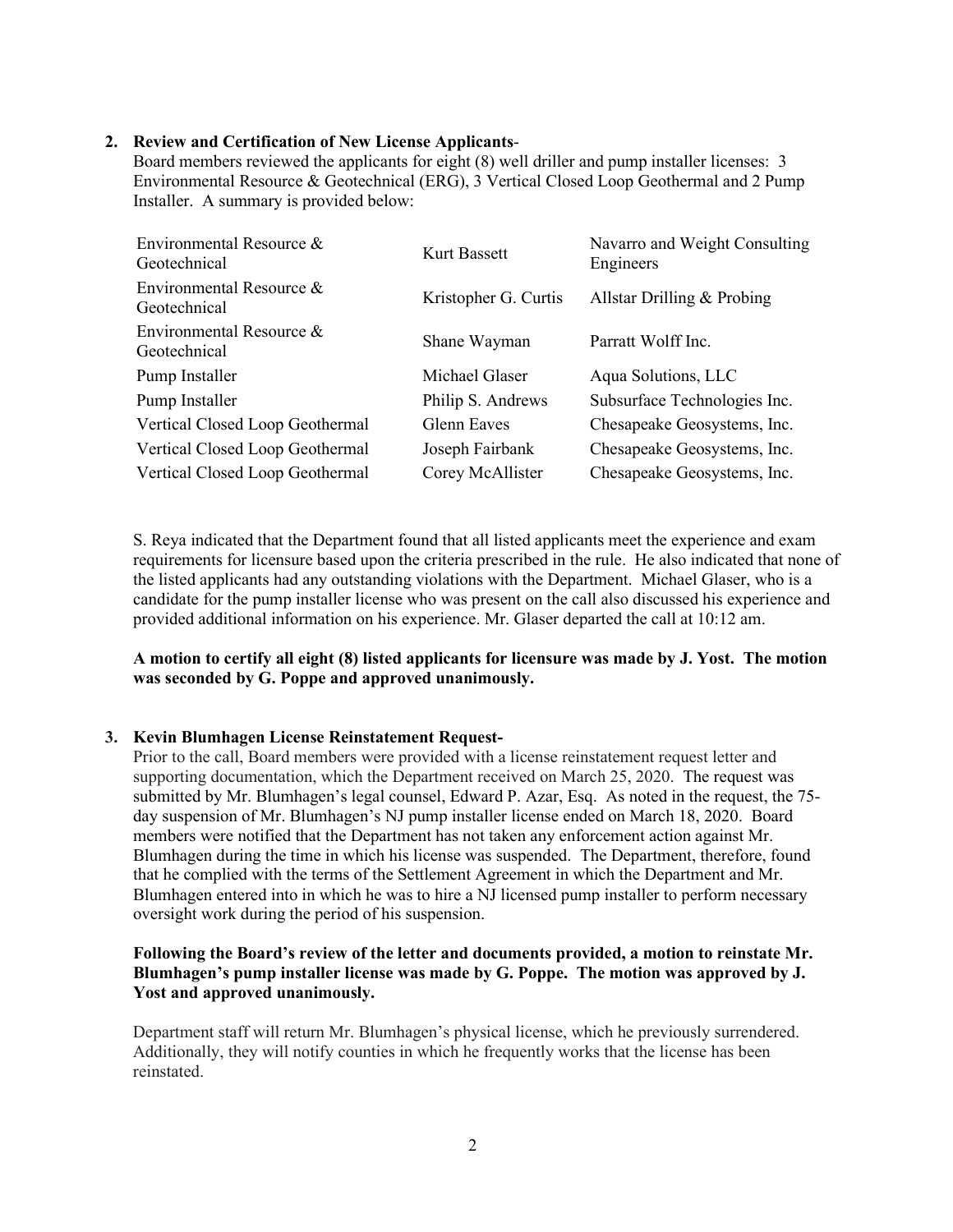**4. Department update regarding COVID-19 impact on license/continuing education deadlines-**T. Pilawski informed the Board that as a result of the COVID-19 health crisis, Department staff has been evaluating any permit or license expiration dates that could be extended for good cause. After consultation with staff in which the information technology (IT) needs of the program were considered, staff is of the belief that Department resources necessary for the conversion of nearly 300 licenses (held by existing Soil Borers, Monitoring Well Drillers and Journeyman Class B well drillers) is unlikely to be able to completed in time for license renewal processing for the June 30, 2020 license expiration. A proposal to deal with the IT limitations in being able to assure license renewals can be processed without interruption is to extend the license expiration deadline one year to June 30, 2021. The corresponding continuing education deadline would also be pushed back one year to April 1, 2021. In doing so, the Department would not receive the license renewal income for this fiscal year. This renewal income would be received during fiscal year 2021. Estimated loss of income by extending the deadline one-year is would also be the equivalent of one third of the license renewal income assuming all licensees renew. From 2021 onward, the license cycle would then revert back to the standard three (3) year duration.

As T. Pilawski explained, however, trying to hold to the current deadlines could potentially result in license holders not being able to submit well permit applications as of July 1, 2020. If the licenses are not properly converted in the Department and NJ Treasury system prior to that point, along with generation of invoices and collection of renewal fees an interruption of license status and/or problems submitting well permit applications through the Department's online permitting system would be the result. She reiterated that although the current continuing education points (CEPs) of all license holders are tracked and up to date in Well Permitting's records, the ability to re-classify licenses requires IT staff that are already tasked with other Department emergency initiatives related to COVID-19 and that there is no way the program can estimate a timeframe for when DOIT will be able to focus on resolving this licensing issue. She also noted that staff reached out to DAG, Jill Denyes, who advised staff to elevate the request for the license extension through the Department's chain of command. DAG Denyes was on the conference call and reiterated this recommendation. The program is in the process of raising this issue with management. Any extension would require an Executive Order or rule/law change as the deadlines are currently prescribed in rule and statute.

Finally, T. Pilawski noted that the statute and rule that govern continuing education note that a waiver from continuing education may be requested from a licensee "on the basis of active duty in the military or reserves, illness, disability, or other due cause." By extending the license expiration and continuing education deadline concurrently, she noted that these waiver requests would not be necessary. In trying to maintain the current deadlines, the Board would potentially be in a position to be forced to evaluate waiver requests from approximately 300 licensed individuals who have not yet obtained the required CEPs.

She asked Board members for their input on the proposed extension. J. Yost stated that he sees no other option but to proceed with granting the extension considering the current circumstance. G. Poppe also agreed and felt the extension is warranted. G. Craig questioned whether additional CEPs would be required from April 2020 through April 2021 and it was clarified that they would not be required. He too was in agreement with the extension. J. Yost further noted that although the Department would lose some income in extending the deadline, the whole world is losing money due to the virus and that is simply something with which the State will have to deal with.

**J. Yost made a motion that the Board recommends to the Department to establish a one year extension to the current well driller and pump installer license and continuing education deadlines as a result of the COVID-19 impacts specified by the Department, as failure to do so**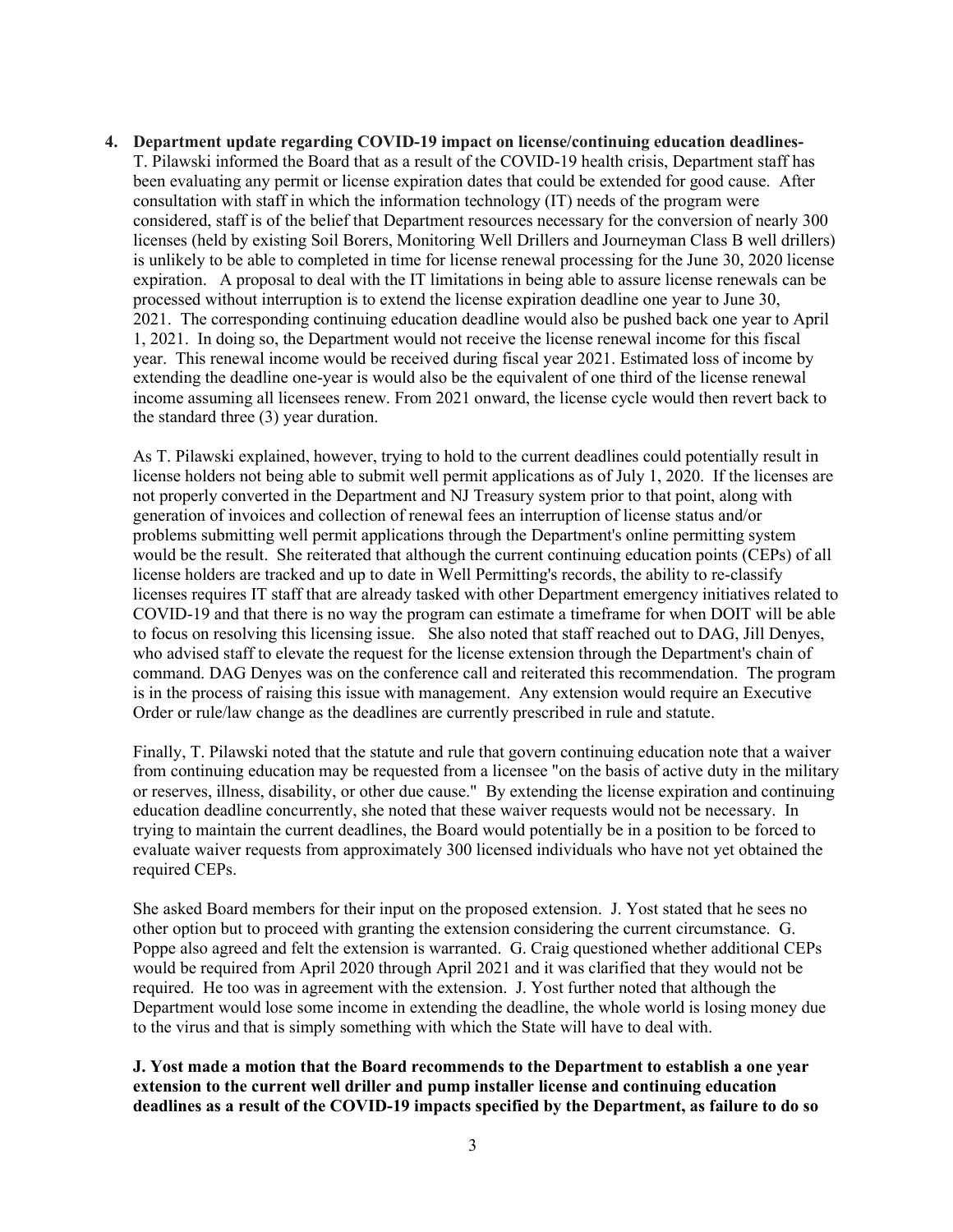**could potentially result in licensure status interruption and associated loss of income for licensed well drillers and pump installers should the Department encounter the difficulties described. The motion was seconded by G. Craig and approved unanimously.**

# **5. Continuing Education Course Provider Application Review**-

Water Source, Contaminants and Treatment Technologies (4.5 CEPs requested). Applicant: Richard A. Mest, Master Water Conditioning Corp.

The application and summary table describing this course content were provided to Board members for evaluation. G. Poppe noted that he read through the packet and felt the content would be beneficial to NJ license holders. A. Becker agreed and added that he had attended courses put on by the same instructor in the past and found them very informative. J. Pepe also felt the topic was clearly related to the industry.

#### **A motion to approve the Water Source, Contaminants and Treatment technologies course for the requested 4.5 CEPs was made by J. Yost and seconded by J. Pepe. The motion was approved unanimously.**

M. Ortega provided an update for the completion status of the continuing education program and indicated that the Department is up to date in tracking CEPs for all license holders but there are two online course providers who will have to report their rosters in the coming days in order to have a final tally on CEP completion compliance. He will reach out to both providers to obtain attendance data immediately following April  $1<sup>st</sup>$ . Currently, he indicated that approximately 62% of all license holders have obtained the 7 or more CEPs required for renewal.

# **6. Evaluation of existing approved courses for the 2020-2023 CEP cycle-**

As discussed on the February Conference Call, the Board's opportunity to evaluate previously approved courses and address any concerns prior to carrying the approved courses into the next cycle was to be done at this meeting. Considering the discussion described item #4 above, however, it was determined that discussion on this topic should now be held off until the Board meets in person. A. Becker requested that Department staff include this topic on the agenda of the Board's next in-person meeting since reviewing a large list of course information over the phone is difficult. It was also not deemed to be time sensitive due to the extension proposal discussed earlier.

# **7. Well Permit Application Processing Update-**

.

S. Reya indicated that Lynn Stout and her staff have been taking necessary steps to review well permit applications remotely and with some outstanding IT limitations. The program wished to make drilling contractors aware that permit applications continue to be reviewed and approved, however, there may be delays and drillers should not expect unreasonable turnaround times such as one day considering current limitations. He asked that drillers be patient and noted that L. Stout and her staff requested that we urge drillers to double and triple check their submittals. A number of issues could easily be resolved in a timelier manner, but they are having to be retuned for administrative errors, all of which is more difficult and time consuming when working through their remote system. He noted that contractors can expect quicker turnaround times by increasing the accuracy of the information they submit to the Bureau.